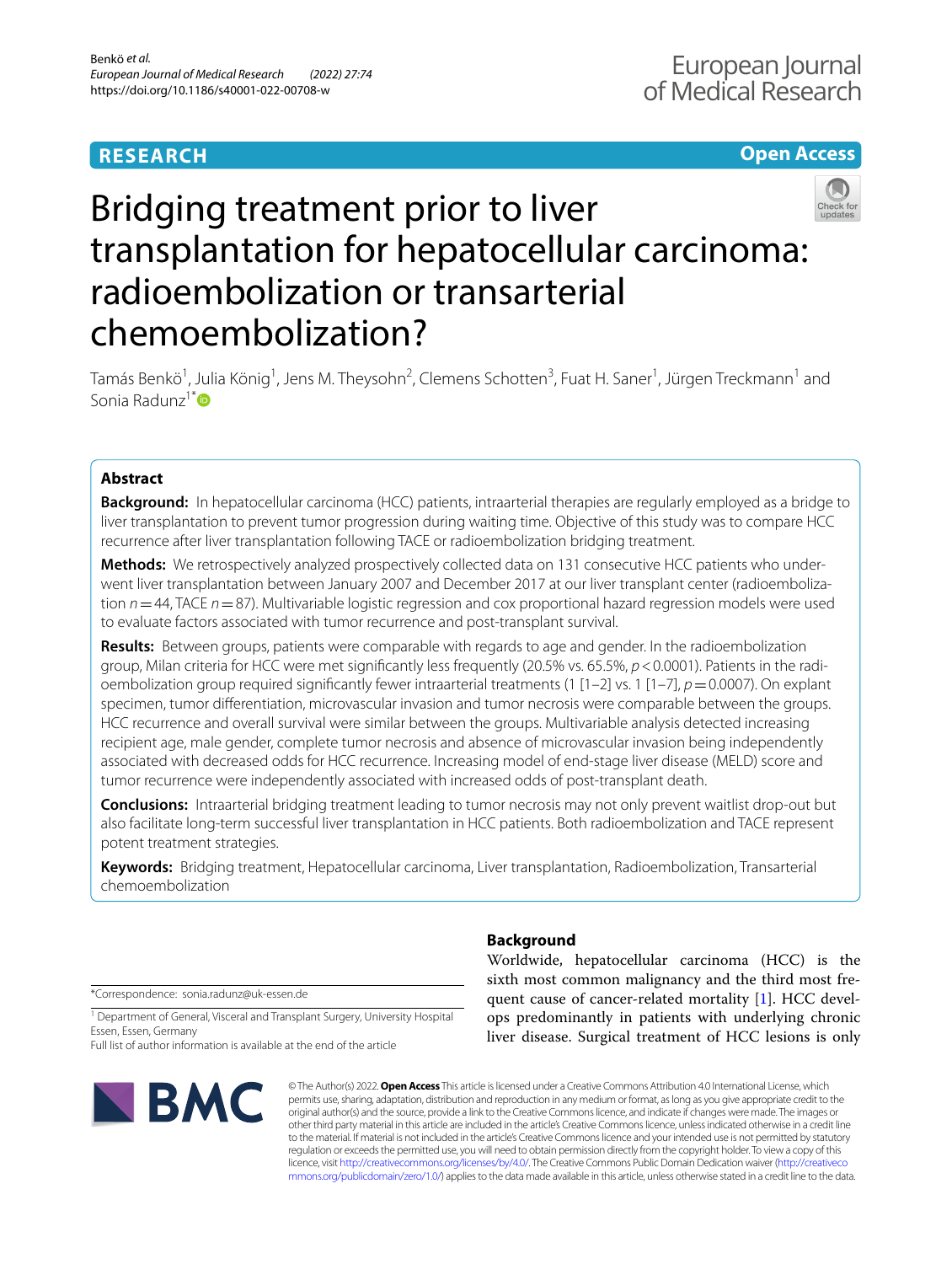possible in well-compensated patients without severe portal hypertension due to the high incidence of perioperative morbidity and mortality in patients with advanced cirrhosis.

For HCC patients with end-stage liver disease, liver transplantation has become the treatment of choice. Liver transplantation affords an opportunity both to cure HCC and to prevent future de novo HCC through the removal of the cirrhotic liver, the main risk factor for hepatocarcinogenesis [[2\]](#page-6-1). Nowadays, HCC patients have the highest rates of waitlisting for liver transplantation among all candidates with end-stage liver disease [\[3](#page-6-2)]. Yet, shortage of donor organs has resulted in an overall increase of waiting time with an increased risk of waitlist dropout due to tumor progression in HCC patients. According to an international consensus conference held in 2010, locoregional bridging treatment should be considered in patients expected to wait more than 6 months to diminish waitlist dropout because of tumor progression [[4\]](#page-6-3). Since the actual waiting time to liver transplantation is difficult to predict, the application of locoregional bridging treatments has become standard of care in many liver transplant centers. Treatment should be selected according to Barcelona Clinic Liver Cancer (BCLC) standard [\[5](#page-6-4)].

The two main intraarterial techniques used in the treatment of HCC are transarterial chemoembolization (TACE) and radioembolization. So far, no recommendation can be made for preferring any particular type of intraarterial locoregional treatment prior to liver transplantation  $[4, 6, 7]$  $[4, 6, 7]$  $[4, 6, 7]$  $[4, 6, 7]$  $[4, 6, 7]$  $[4, 6, 7]$ . TACE as the most frequently applied intraarterial bridging treatment in liver transplant candidates is currently delivered directly by means of super-selective catheterization into the hepatic arterial branches feeding the tumors [[5,](#page-6-4) [6](#page-6-5)]. Treatment repetitions at regular intervals or 'on-demand' are required; however, repeated TACE may cause ischemic injury to nontumoral liver tissue.

In general, radioembolization using the radionuclide yttrium-90 is employed in the control of HCC when TACE cannot be applied because of multifocality and/ or large size of lesions or in the setting of portal vein thrombosis  $[8-10]$  $[8-10]$ . Radioembolization has been shown to be better tolerated and associated with fewer treatment sessions [\[11\]](#page-6-9). Despite radioembolization being traditionally reserved as a salvage treatment for locally advanced HCC, both large cohort retrospective as well as prospective randomized studies suggest that radioembolization may potentially be superior to TACE as bridging treatment to liver transplantation. Radioembolization demonstrates higher complete response rates and longer time-to-progression compared with segmental chemoembolization for HCC, with similar or better toxicity

profiles  $[12, 13]$  $[12, 13]$  $[12, 13]$ . Thus, many international centers have begun to embrace radioembolization as a frst-line treatment for hepatocellular carcinoma [\[14](#page-6-12), [15\]](#page-6-13).

In addition to prevent tumor progression during waiting time, response to bridging treatment may provide insight into the biological behavior of tumors and serve as another selection criterion for liver transplantation candidacy [[16](#page-6-14)]. Sustained response to locoregional bridging treatment over a period of time has been proposed as a surrogate marker of more favorable tumor biology  $[17–19]$  $[17–19]$  $[17–19]$ . The risk of HCC recurrence after liver transplantation is signifcantly higher in patients without response to locoregional treatment, regardless of Milan status prior to liver transplantation [\[20](#page-7-2), [21](#page-7-3)]. Especially patients achieving complete pathologic response have been shown to have signifcantly superior recurrencefree survival [\[7](#page-6-6)].

The real impact of different types of locoregional treatment prior to liver transplantation is still in debate. Gabr et al*.* presented United Network for Organ Sharing (UNOS) data on long-term outcomes of transplanted patients who had undergone bridging treatment consisting of TACE or radioembolization [[22\]](#page-7-4). So far, no European data are available. Owing to diferences in waiting time, priority allocation and donor organ quality there is considerable interest in the analysis of such European data. Thus, primary objective of this study was to analyze the rate of tumor recurrence among patients who underwent either radioembolization bridging treatment or TACE bridging treatment. The comparison of these two therapies could help to better defne the treatment strategy in intermediate/advanced HCC patients awaiting liver transplantation.

# **Patients and methods**

Data on 131 patients who underwent liver transplantation for HCC after bridging treatment consisting of either radioembolization or TACE at our liver transplant center between January 2007 and December 2017 were retrospectively analyzed. The study was approved by the local ethics committee and was conducted in accordance with the Helsinki Declaration of 1975, as revised in 2008. Inclusion criteria were all adult, frst-time liver transplant recipients. Patients who had to be removed from the transplant waitlist because of progressive disease despite bridging treatment had been excluded from the study  $(n=6$  after radioembolization,  $n=8$  after TACE). Primary outcome was treatment response as measured by pathologic tumor response on explant specimen. Secondary outcomes were tumor recurrence and survival.

All patients were assessed at a multidisciplinary transplant and liver tumor conference. A unanimous consensus was reached that each patient would undergo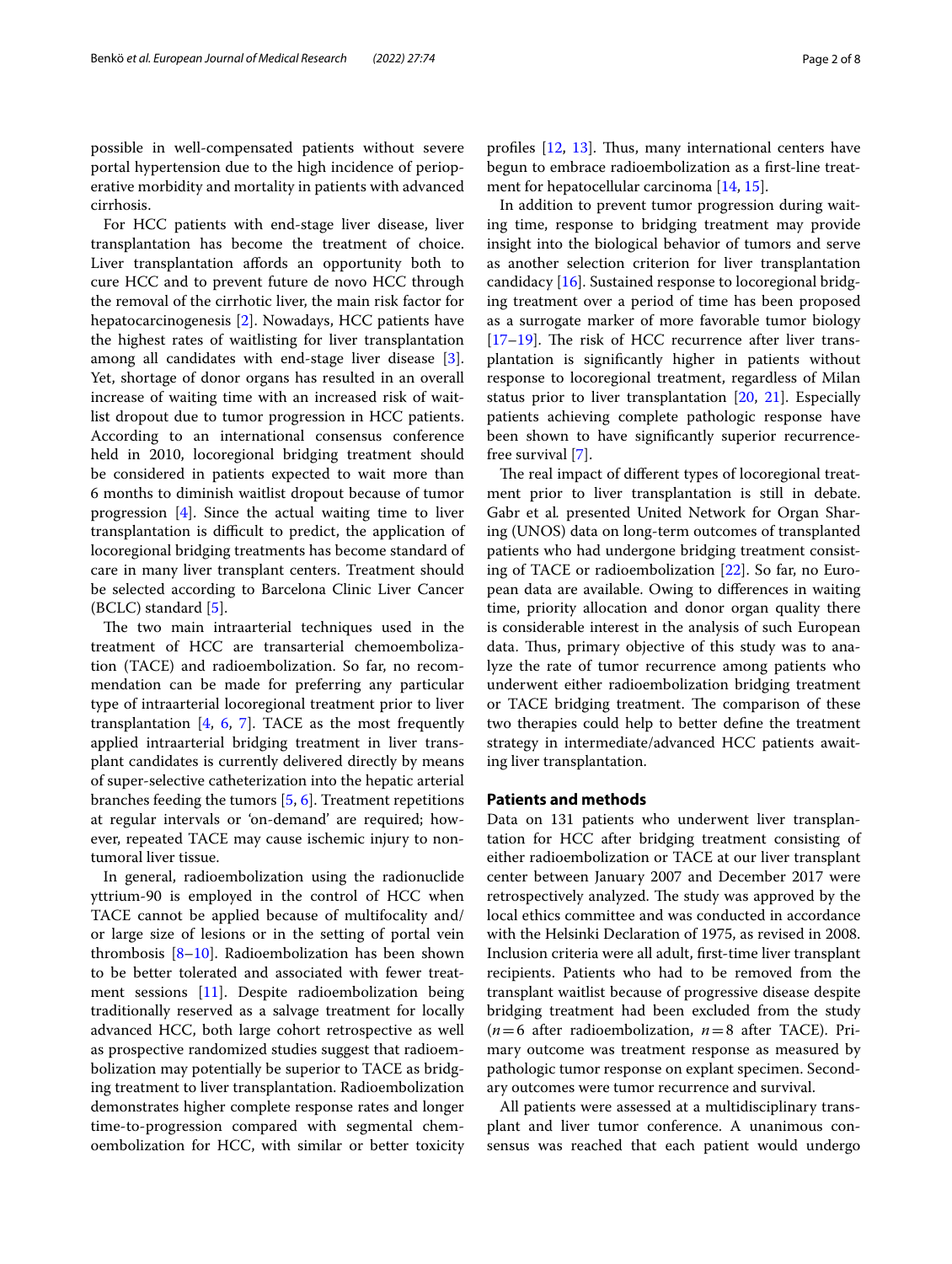intraarterial bridging treatment to avoid tumor progression during waiting time. Patients with a single lesion  $\leq$ 7 cm or up to three lesions  $\leq$ 5 cm were scheduled for TACE, while patients with lesions>7 cm, more than three lesions or multiple tumor feeding arteries were scheduled for radioembolization. The Milan criteria were assessed prior to bridging treatment as only pre-treatment tumor criteria are considered for organ allocation in Germany.

Selective or super-selective TACE procedure was performed injecting the chemotherapy emulsion (Lipiodol, Mitomycin C) into the distal tumor-feeding arteries followed by temporary embolization with gel foam to obtain complete stasis in the tumor-feeding vessels. TACE treatment was repeated 'on-demand' for patients with residual or recurrent tumors [\[23\]](#page-7-5). Radioembolization was delivered via glass microspheres containing the radionuclide Yttrium-90 administered at the lobar or segmental level within the right or the left hepatic artery. Sequential bilobar treatment was performed within 4 weeks if indicated [[24\]](#page-7-6). Every type of intraarterial treatment was with the intent to bridge rather than to achieve downstaging. In Germany, patients who had once been outside the Milan criteria are not eligible to receive a MELD upgrade even if downstaging is achieved. Pre-treatment AFP was categorized as  $\leq$  20, 21–100, and > 100 IU/mL [\[25](#page-7-7), [26](#page-7-8)].

Patients underwent orthotopic liver transplantation without veno-venous bypass when a suitable organ offer became available. Immunosuppression consisted of tacrolimus 0.1 mg/kg adjusted to a trough level of 5–7 ng/ mL, mycophenolate mofetil 1 g bid and prednisolone 20 mg, tapered and withdrawn within 6 weeks. Tumor response of the treated lesions on explant pathology was classifed as follows: complete necrosis (100% necrosis, absence of any viable tumor cells), partial necrosis (>50% necrosis, clusters of viable tissue), viable tumor cells (<50% necrosis) [[27\]](#page-7-9). Routine follow-up involved CT scans as well as AFP tests at month 6, 12 and 24. Thereafter, yearly ultrasounds as well as alpha-fetoprotein (AFP) tests were performed.

All data were tested for normality using the D'Agostino&Pearson omnibus normality test. Categorical variables are presented as percentages and continuous variables as median [range], unless stated otherwise. Diferences were tested using chi-square test or Mann– Whitney tests, as appropriate. Patient survival and rate of tumor recurrence were evaluated using the Kaplan– Meier method and compared with the log-rank test. The reference point for all calculations of survival was the day of liver transplantation. A  $p$  value  $\leq$  0.05 (two-tailed) was considered to be signifcant.

Variables clinically relevant to the development of recurrent HCC were included in a binary logistic regression model to estimate the impact of selected variables on tumor recurrence. All analyses have to be regarded as exploratory as we did not adjust the signifcance level globally in terms of the multiple testing problem. Final variables incorporated in the logistic regression model included recipient age, gender, AFP, Milan criteria, TACE treatment, tumor grading, microvascular invasion and tumor necrosis on explant specimen. Cox regression analysis was performed to assess the relationship between survival time and covariates. Final variables incorporated in the model included recipient age, gender, MELD score, DRI, TACE treatment and tumor recurrence.

Data collection and statistical analysis were performed using Microsoft Excel 2010 (Microsoft Corporation, Redmond, WA, USA) and GraphPad Prism version 6.07 for Windows (GraphPad Software, San Diego, CA, USA). Logistic regression analysis was performed using IBM SPSS Statistics (version 23.0 for Windows, SPSS, Inc., Chicago, IL, USA).

# **Results**

## **Study population**

The study population comprises 44 patients receiving radioembolization bridging treatment and 87 patients receiving TACE bridging treatment. The recipient and donor characteristics of both groups are shown in Table [1](#page-3-0). There were no differences with regards to recipient age, gender and pre-treatment AFP. In the radioembolization group, hepatitis C associated liver cirrhosis was signifcantly less common (25.0% vs. 50.6%,  $p=0.0053$ ). Significantly fewer HCC lesions met the Milan criteria in the radioembolization group (20.5% vs. 65.5%, *p*<0.0001). Donor characteristics as represented by DRI were comparable between the groups.

## **Explant specimen**

Complete necrosis was detected in 59 (45.0%) explanted liver specimen, partial necrosis in 50 (38.2%) specimen and in 22 (16.8%) specimen no signifcant necrosis was detected at histopathological examination. The rate of complete necrosis was comparable between both groups (radioembolization group 40.9%, TACE group 47.1%,  $p=0.5783$ ). Poor differentiation of the tumor, i.e., tumor grading G3, was evident in 14 (10.7%) specimen (radioembolization group 15.7%, TACE group 9.2%,  $p=0.5506$ ). Microvascular invasion was present in 14 (10.7%) specimen (radioembolization group 18.2%, TACE group 6.9%,  $p = 0.0705$ ). In 6 specimen, both poor diferentiation and microvascular invasion was detected. Radioembolization and TACE had each been applied in 3 of these patients (radioembolization group 6.8%, TACE group 3.5%,  $p = 0.4029$ ).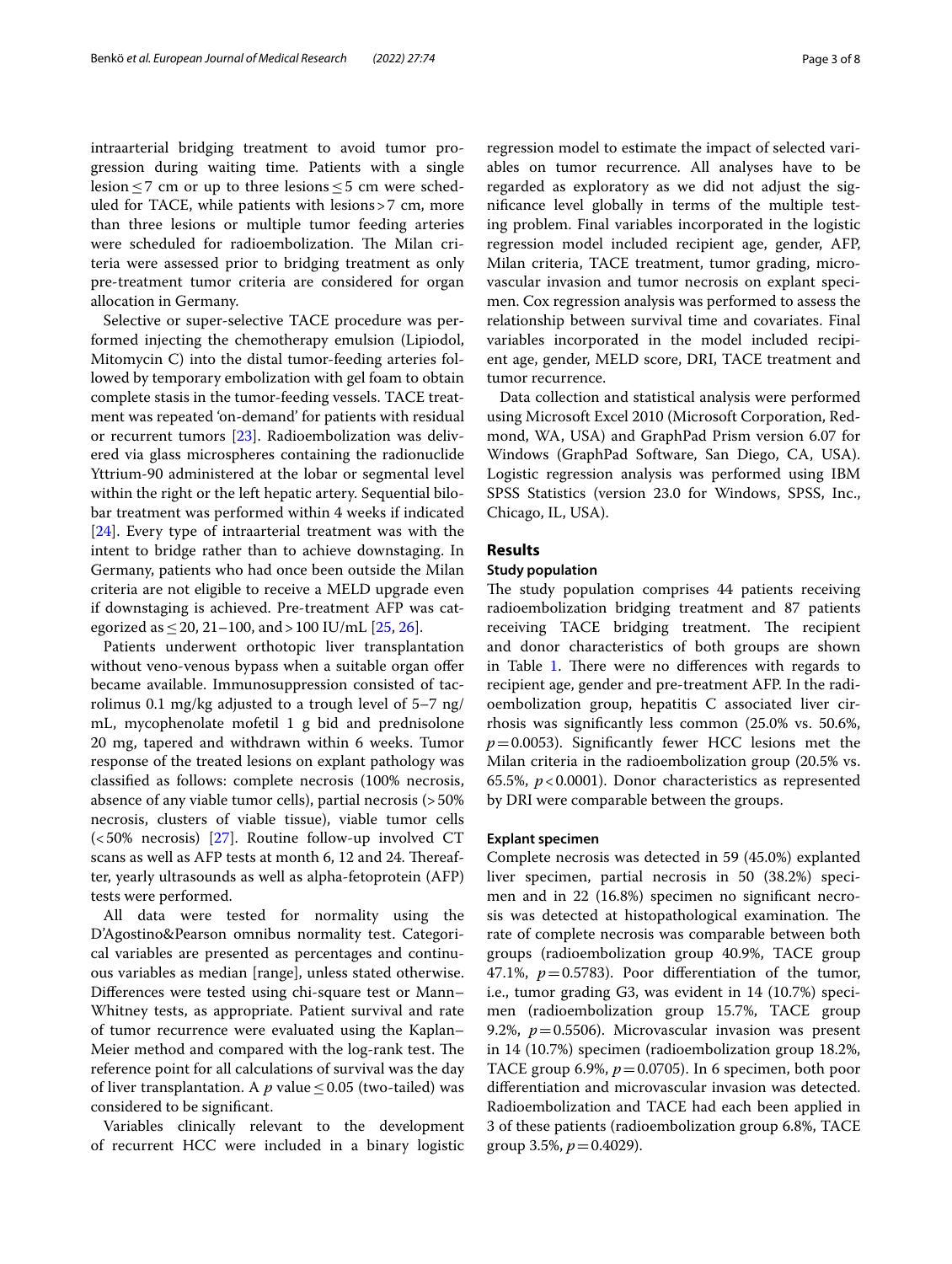|                           | Radioembolization ( $n = 44$ ) | <b>TACE</b><br>$(n=87)$ | p        |
|---------------------------|--------------------------------|-------------------------|----------|
| Age (years)               | 60 [37-70]                     | 59 [29-69]              | 0.1558   |
| Male gender (%)           | 84.1                           | 72.4                    | 0.1915   |
| MELD score                | $12[6 - 40]$                   | $10[6-30]$              | 0.0204   |
| Etiology of liver disease |                                |                         | 0.0434   |
| Alcohol (%)               | 27.3                           | 23.0                    |          |
| Hepatitis B (%)           | 18.2                           | 13.8                    |          |
| Hepatitis $C(\%)$         | 25.0                           | 50.6                    |          |
| NASH (%)                  | 18.2                           | 6.9                     |          |
| Other (%)                 | 11.3                           | 5.7                     |          |
| Within Milan criteria (%) | 20.5                           | 65.5                    | < 0.0001 |
| AFP pre-treatment (IU/mL) | 22.5 [2.1-13,923.0]            | 14.9 [1.5-9860.0]       | 0.5369   |
| Number of treatments      | 1[1,2]                         | $1$ [1-7]               | 0.0007   |
| Donor risk index          | 1.740 [1.082-2.484]            | 1.680 [0.9420-2.992]    | 0.2734   |

## <span id="page-3-0"></span>**Table 1** Patients' and donor characteristics

# **Tumor recurrence**

Twenty (15.3%) patients were diagnosed with recurrent HCC. Time from liver transplantation to tumor recurrence was 14 [4–56] months. Rate of tumor recurrence was higher in the radioembolization group, but this did not reach statistical signifcance (radioembolization group 23%  $(n=10)$ , TACE group 11%  $(n=10)$ ,  $p = 0.1224$ .

When comparing patients with and without tumor recurrence, there were no statistical diferences regarding gender, etiology of liver cirrhosis, MELD score, and Milan criteria (Table [2\)](#page-3-1). Patients with recurrent HCC were of signifcantly younger median age (55 vs. 59 yrs.,  $p=0.0255$ ) and had significantly higher median pre-treatment AFP levels (101.3 vs. 14.2 IU/ mL,  $p = 0.0036$ ). On explant specimen, poor differentiation (25.0% vs. 8.1%,  $p = 0.0402$ ) and microvascular invasion were signifcantly more frequent (45.0% vs. 4.5%,  $p$ <0.0001), while complete tumor necrosis was significantly less frequent (5.0% vs. 52.3%, *p*<0.0001).

## **Survival**

Median overall survival for the entire study cohort was 35.8 [0.0–134.0] months. Eighteen patients (13.7%) died due to infectious complications, 5 patients (3.9%) died due to de novo malignancy and 15 patients (11.5%) died due to recurrent HCC, while seven patients died of other causes. There was no statistical difference regarding

<span id="page-3-1"></span>**Table 2** Patients' and tumor characteristics among recipients with and without recurring hepatocellular carcinoma

|                               | Tumor recurrence $(n=20)$ | Recurrence-free ( $n = 111$ ) | p        |
|-------------------------------|---------------------------|-------------------------------|----------|
| Age (years)                   | 55 [29-64]                | 59 [34-70]                    | 0.0255   |
| Male gender (%)               | 65.0                      | 78.4                          | 0.2516   |
| MELD score                    | $10 [7 - 40]$             | $11[6-36]$                    | 0.3888   |
| Etiology of liver disease     |                           |                               | 0.3226   |
| Alcohol (%)                   | 15.0                      | 26.1                          |          |
| Hepatitis B (%)               | 30.0                      | 12.6                          |          |
| Hepatitis $C(\%)$             | 35.0                      | 43.3                          |          |
| NASH (%)                      | 10.0                      | 10.8                          |          |
| Other (%)                     | 10.0                      | 4.5                           |          |
| Within Milan criteria (%)     | 35.0                      | 53.2                          | 0.1522   |
| AFP pre-treatment (U/mL)      | 101.3 [3.6-7454.0]        | 14.2 [1.0-13,923.0]           | 0.0036   |
| Poor differentiation G3 (%)   | 25.0                      | 8.1                           | 0.0402   |
| Microvascular invasion V1 (%) | 45.0                      | 4.5                           | < 0.0001 |
| Complete necrosis (%)         | 5.0                       | 52.3                          | < 0.0001 |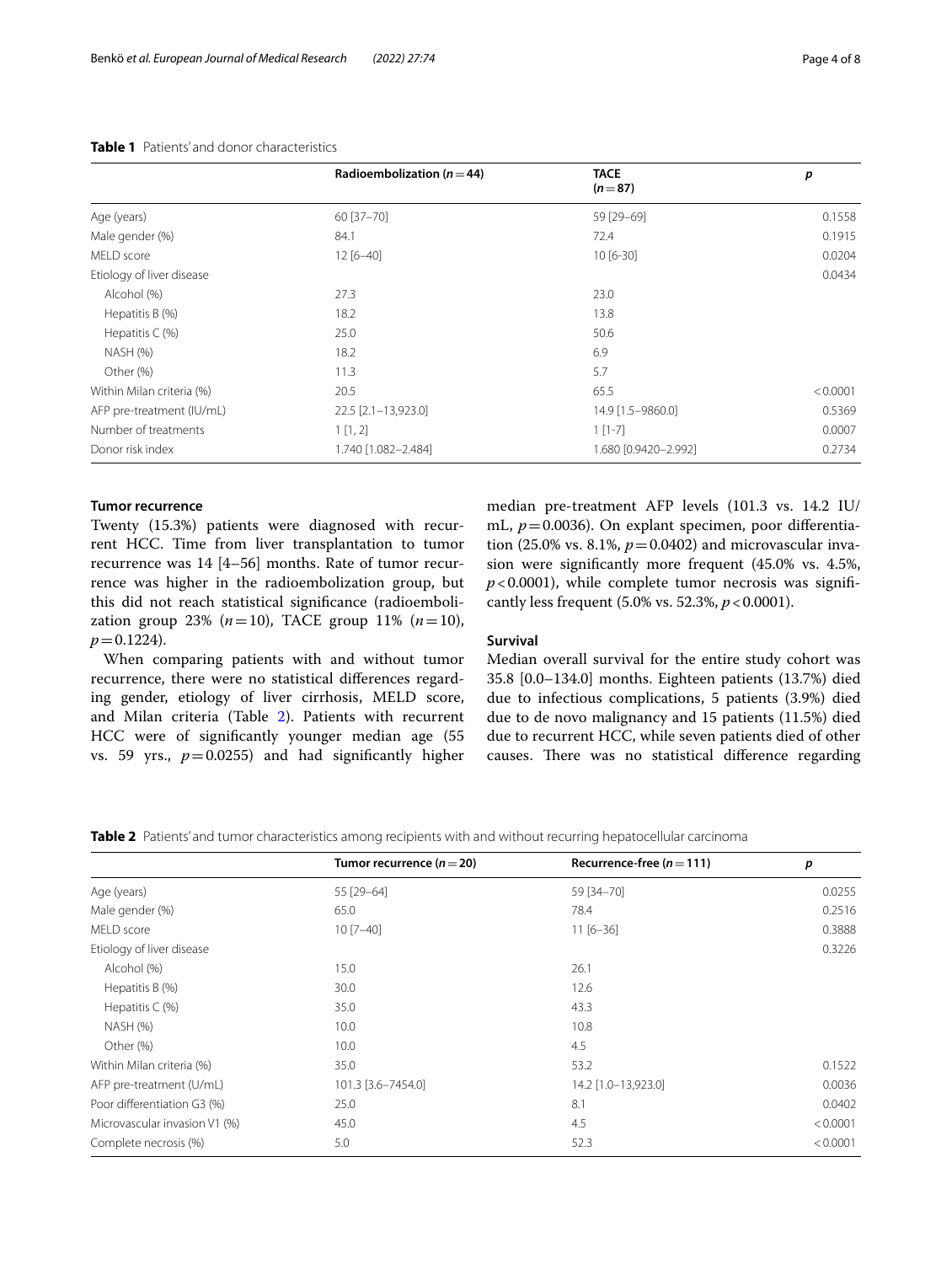survival between both groups of bridging treatment (Fig. [1\)](#page-4-0).

# **Multivariable analysis of possible risk factors for tumor recurrence and survival**

In multivariable analysis, increasing age, male gender and histopathologically proven complete tumor necrosis were independently associated with decreased odds of tumor recurrence, while microvascular invasion was independently associated with increased odds of tumor recurrence. Comprehensive results of the multivariable binary logistic regression analysis are depicted in Table [3](#page-4-1). Increasing MELD score and tumor recurrence were independently associated with increased odds of posttransplant death in multivariable analysis. Comprehensive results of the multivariable binary logistic regression analysis are depicted in Table [4](#page-4-2).

# **Discussion**

In the clinical practice, given the unpredictable waiting time for liver transplantation, nearly all waitlisted HCC patients are treated with locoregional bridging treatment  $[28]$  $[28]$ . The aims of bridging treatment are to decrease waitlist dropout prior to transplantation and to reduce the risk of HCC recurrence post-transplant, therefore, improving overall survival. Until now, no prospective randomized studies comparing diferent forms of bridging treatment are available; and the true efect of bridging treatment on post-transplant tumor recurrence as well as survival remains unknown.

The effectiveness of locoregional bridging treatment on preventing post-transplant HCC recurrence and thus improving post-transplant survival appears to be limited to patients who achieve a complete pathologic response

<span id="page-4-0"></span>

<span id="page-4-1"></span>**Table 3** Results from multivariable logistic regression analysis of factors independently associated with recurrent hepatocellular carcinoma

|                           | Odds ratio (OR) | 95%<br>confidence<br>interval (CI) | р     |
|---------------------------|-----------------|------------------------------------|-------|
| Age (per 10 yrs.)         | 0.425           | 0.192, 0.941                       | 0.035 |
| Male gender               | 0.232           | 0.059, 0.920                       | 0.038 |
| AFP (log)                 | 1.496           | 0.790.2.831                        | 0.216 |
| Within Milan criteria     | 0.715           | 0.181, 2.819                       | 0.632 |
| <b>TACE</b>               | 0.480           | 0.116, 1.993                       | 0.312 |
| Poor differentiation G3   | 1.917           | 0.275, 13.370                      | 0.511 |
| Microvascular invasion V1 | 12.889          | 2.499, 66.483                      | 0.002 |
| Complete necrosis         | 0.067           | 0.007, 0.630                       | 0.018 |

on explant pathology [\[29\]](#page-7-11). When treatment response, i.e., tumor necrosis, was achieved with locoregional bridging treatments, even patients with HCC exceeding the Milan criteria had demonstrated low rates of post-transplant HCC recurrence and mortality [[18,](#page-7-12) [20](#page-7-2)]. On the other hand, patients with partial or no response to bridging treatment experienced a signifcantly higher rate of HCC recurrence after liver transplantation [[30\]](#page-7-13). In our study, overall tumor recurrence was 16.5%, which is comparable to recurrence rates of 15–20% after liver transplantation in the literature  $[16, 31]$  $[16, 31]$  $[16, 31]$  $[16, 31]$ . Among patients with complete pathologic tumor response after locoregional bridging treatment tumor recurrence was 1.8%, while it was 28.2% among patients with only partial or no response on explant specimen. Hence, it is hoped that the response to pre-transplant locoregional treatments may represent a surrogate marker of biological tumor behavior.

So far, it is not agreed upon universal criteria assessing such treatment response. As supported by Mazzaferro et al*.*, biological markers, e.g., tumor grade and microvascular invasion, may be more direct prognostic markers than nodule size and number [[32\]](#page-7-15). Furthermore, up to one third of patients are misclassifed as being within or beyond the Milan criteria based on imaging studies

<span id="page-4-2"></span>Table 4 Results from Cox regression analysis of factors independently associated with postoperative survival

|                   | Hazard ratio (HR) | 95% confidence<br>interval (CI) | p     |
|-------------------|-------------------|---------------------------------|-------|
| Age (per 10 yrs.) | 1.635             | 0.990, 2.702                    | 0.055 |
| Male gender       | 1.093             | 0.510, 2.346                    | 0.891 |
| MFI D score       | 1.062             | 1.020, 1.106                    | 0.003 |
| Donor risk index  | 0.576             | 0.253, 1.313                    | 0.190 |
| <b>TACE</b>       | 0.910             | 0.459, 1,805                    | 0.788 |
| Tumor recurrence  | 3.456             | 1.715, 6.964                    | 0.001 |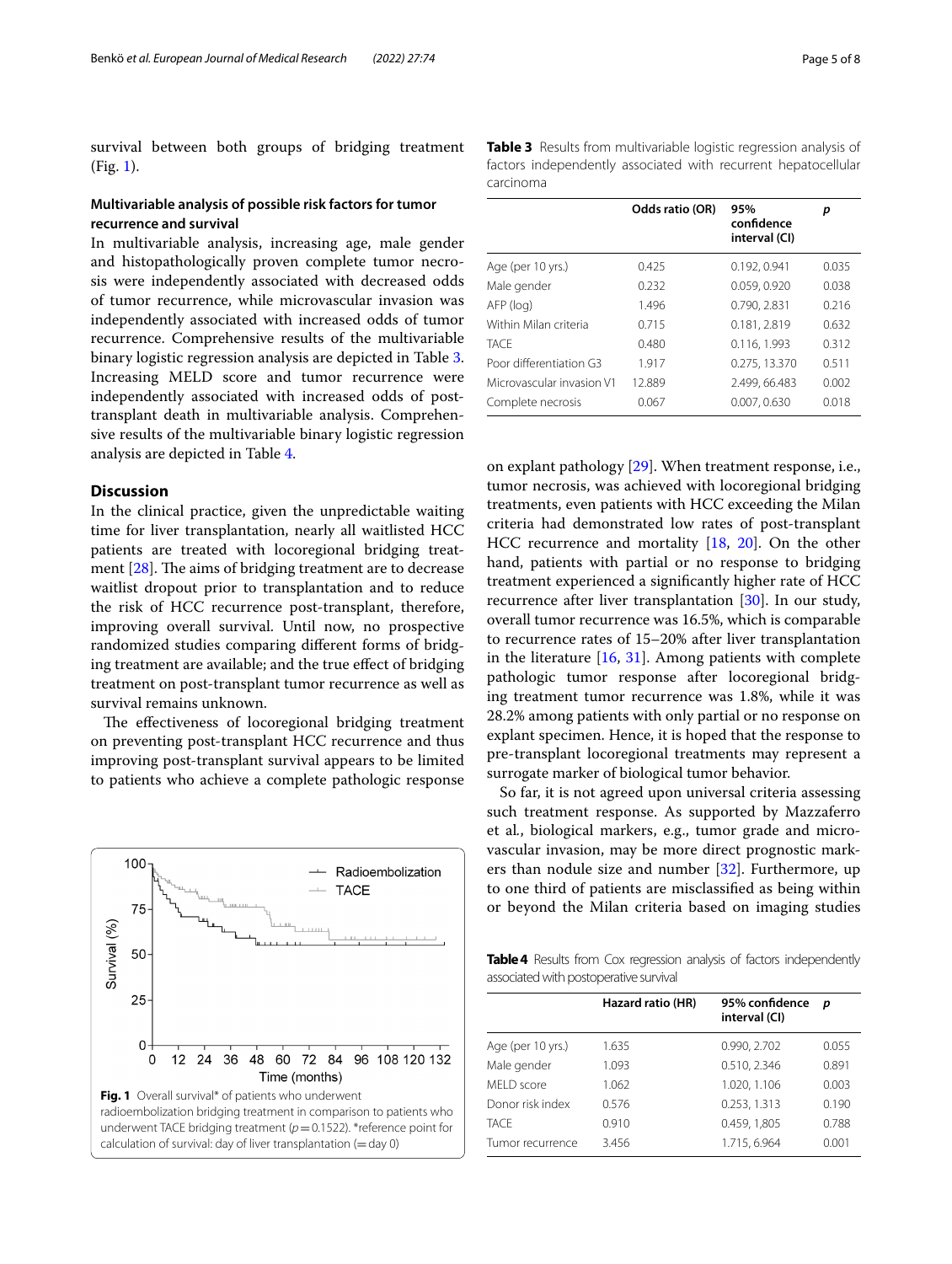and are understaged or overstaged when pathology is reviewed  $[33, 34]$  $[33, 34]$  $[33, 34]$ . The impact of tumor differentiation on post-transplant outcomes has been demonstrated in previous studies and microvascular invasion has been regarded as an even stronger prognostic factor for recurrence and mortality [\[30](#page-7-13), [35,](#page-7-18) [36](#page-7-19)]. A meta-analysis of results following liver resection and liver transplantation concluded that the presence of microvascular invasion in HCC is a marker of aggressive biological tumor behavior dramatically changing the disease prognosis, particularly after potentially curative therapy [\[36](#page-7-19)]. We were able to confrm that poor tumor diferentiation as well as the presence of microvascular invasion on explant specimen were signifcantly more frequent among patients with HCC recurrence. In multivariable analysis, microvascular invasion was the only factor independently associated with increased odds of tumor recurrence. Hence, such patients should be followed-up carefully.

Unfortunately, microvascular invasion cannot be predicted safely on conventional imaging and is detected inconsistently on biopsy sampling. Attempts to identify surrogate biomarkers of microvascular invasion, e.g., AFP, histopathological grading, have so far failed. In our study, patients with recurrent HCC had signifcantly higher pre-treatment AFP levels consistent with a recent study demonstrating a better prognosis for liver transplant recipients with non AFP-producing HCC  $[37]$  $[37]$ . The best AFP cutoff in predicting prognosis after liver transplantation is still subject to debate. For HCC within Milan criteria, an AFP value > 1000 ng/mL was shown to be associated with worse outcome after liver transplantation [\[38](#page-7-21), [39\]](#page-7-22). Patients with an AFP > 500  $\frac{mg}{m}$ mL at listing and especially at the time of transplant had a worse outcome irrespective of the Milan criteria [\[31](#page-7-14)]. Earlier studies demonstrated that patients with AFP levels≥66 ng/mL prior to liver transplantation had poorer outcomes after liver transplantation independent of the Milan criteria [\[40](#page-7-23)]. Furthermore, AFP levels>400 ng/mL lowered the probability of obtaining a complete response to locoregional bridging treatment [\[30](#page-7-13)]. Liver transplant recipients demonstrating a decrease in AFP after treatment, but not yet normalized AFP values prior to liver transplantation have shown an increased risk of tumor recurrence as well [[7\]](#page-6-6).

The best method of bridging treatment remains a topic of debate. In our study, patients with complete tumor necrosis on explant specimen naturally did not express microvascular invasion. As long as we may not detect the presence of microvascular invasion safely pre-transplant, one must achieve successful bridging treatment resulting in complete necrosis on explant specimen to prevent the presence of microvascular invasion. Histopathologically proven complete tumor necrosis on explant specimen was independently associated with decreased odds of tumor recurrence in our study, besides increasing recipient age and male gender.

The comparison of radioembolization and TACE when applied as bridging treatment in patients awaiting liver transplantation did not yield any signifcant diferences in tumor recurrence and survival in our study. Both treatments seem to be equivalent for this purpose in our study cohort. We report a large number of patients beyond the Milan criteria since in Germany only pre-treatment tumor criteria are considered for organ allocation; even if downstaging is achieved clinically, these patients do not beneft from priority allocation. In the radioembolization group, only 20% of the patients met the Milan criteria due to our treatment algorithm; despite the large tumor load this treatment strategy achieved comparable rates of complete tumor necrosis as among patients with lesser tumor load treated with TACE. This finding is supported by a previous study demonstrating that radioembolization achieves downstaging from UNOS T3 to T2 in 62% of patients with a tumor size of 5–8 cm [[41](#page-7-24)].

A clinical advantage of radioembolization is the signifcantly smaller number of pre-transplant intraarterial treatments. As a result of repeated endovascular trauma, arteritis of the celiac and hepatic arteries may complicate TACE and transplant recipients could be exposed to a signifcant risk of arterial complications during liver transplantation [[42\]](#page-7-25). For radioembolization bridging treatment, this increased risk was not detected [[43](#page-7-26)].

Compared to TACE, radioembolization resulted in a signifcant decrease in disease progression at 1 year as demonstrated by Lewandowski et al. [[41\]](#page-7-24). This finding is of particular interest when waiting times for liver transplantation further increase. In a UNOS registry study, a longer waiting time for liver transplantation resulted in improved survival rates after liver transplantation for HCC patients as a longer waiting time may select liver transplant candidates with a favorable tumor biology and consequently lower risk of post-transplant mortality [\[44](#page-7-27)]. According to recent modifcations to the Organ Procurement and Transplantation Network (OPTN) policy for granting MELD exception points to potential HCC liver transplant recipients, a mandatory 6-month waiting period before awarding 28 MELD exception points has been introduced. Yet, increased pre-transplant waiting time is signifcantly associated with the presence of microvascular invasion [[45\]](#page-7-28).

There are some limitations to our study. This is a singlecenter study carrying the risk of bias for treatment. In a retrospective setting, any causal relationship between type of bridging treatment and tumor recurrence as well as survival cannot be confrmed. Many confounders may occur in the analysis of post-transplant outcome of HCC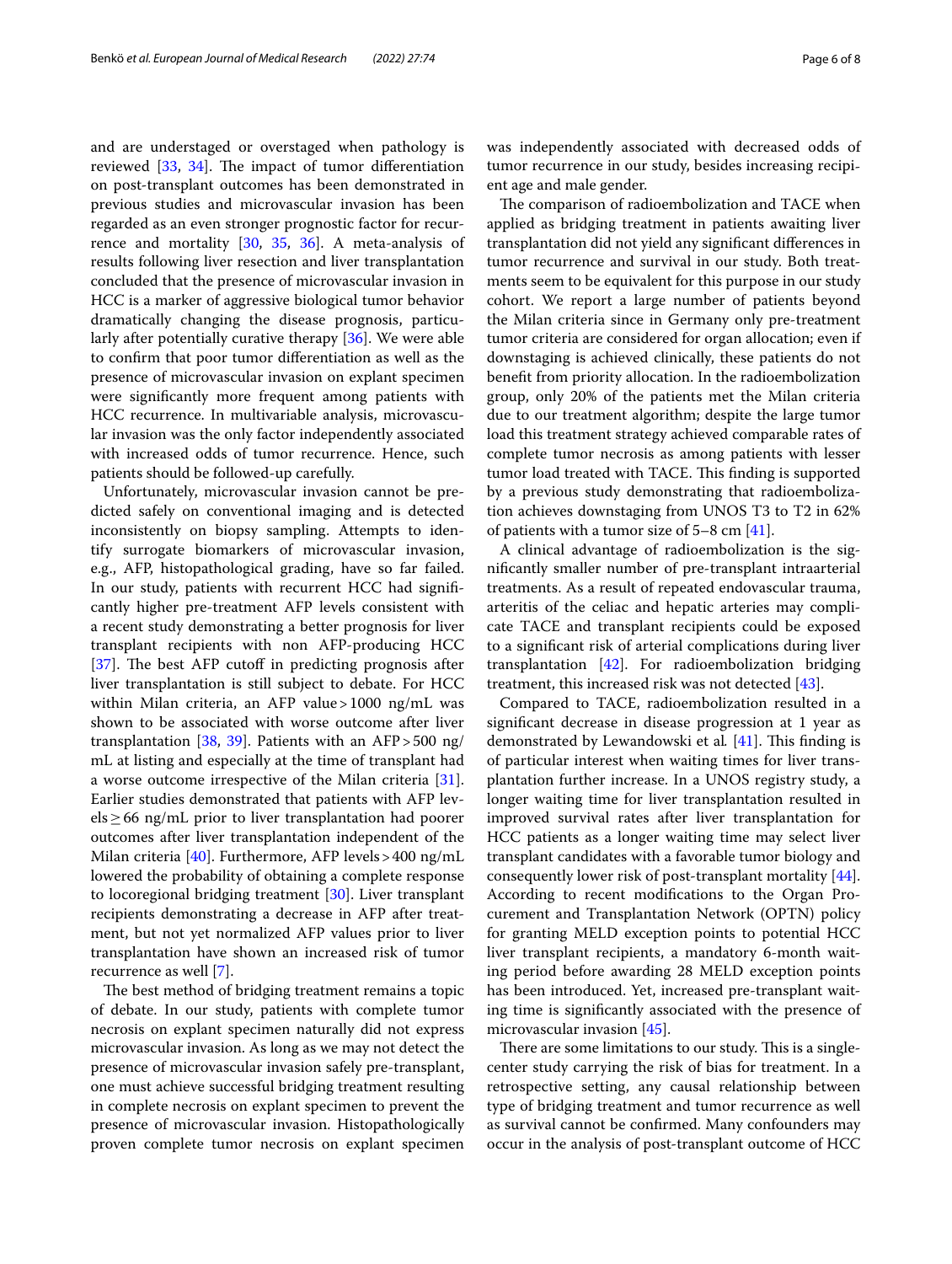patients. Nevertheless, this is the frst European study comparing the efect of radioembolization and TACE on postoperative tumor recurrence and survival and may serve as an additional background for randomized controlled studies in this feld.

Despite the fact that intraarterial bridging treatment is nowadays applied in most transplant centers, further studies are necessary to define the timing and the efficacy of diferent treatment modalities for HCC patients awaiting liver transplantation. Given what is known about the risk of waitlist drop-out among HCC patients, a randomized controlled trial comparing bridging treatment to no treatment in patients awaiting liver transplantation may be difficult to justify. A large randomized controlled trial defnitely addressing the superiority of one form of locoregional bridging treatment over another may be diffcult to be conducted as well due to variations in waiting times and institutional experience.

# **Conclusions**

Intraarterial bridging treatments may not only prevent waitlist drop-out but also can have a positive impact on HCC recurrence after liver transplantation, especially in patients with histopathologically proven complete tumor necrosis. Both radioembolization and TACE represent successful treatment strategies.

#### **Acknowledgements**

Not applicable.

#### **Author contributions**

Study conception and design: SR. Acquisition of data: TB, JK, SR. Analysis and interpretation of data: TB, JMT, SR. Drafting of manuscript: TB, SR. Critical revision of manuscript: CS, FHS, JT. All authors read and approved the fnal manuscript.

#### **Funding**

Open Access funding enabled and organized by Projekt DEAL. This research received no specifc grant from any funding agency in the public, commercial or not-for-proft sector.

#### **Availability of data and materials**

All data generated or analyzed during this study are included in this published article.

#### **Declarations**

## **Ethics approval and consent to participate**

The study was approved by the local ethics committee (Ethics Committee University Duisburg-Essen, fle number 14-6139-BO) and was conducted in accordance with the Helsinki Declaration of 1975, as revised in 2008.

#### **Consent for publication**

Not applicable.

#### **Competing interests**

The authors declare no confict of interest.

#### **Author details**

<sup>1</sup> Department of General, Visceral and Transplant Surgery, University Hospital Essen, Essen, Germany. <sup>2</sup> Department of Diagnostic and Interventional

Radiology and Neuroradiology, University Hospital Essen, Essen, Germany. 3 <sup>3</sup> Department of Gastroenterology and Hepatology, University Hospital Essen, Essen, Germany.

## Received: 6 November 2019 Accepted: 16 May 2022 Published online: 26 May 2022

#### **References**

- <span id="page-6-0"></span>1. Ferlay J, Soerjomataram I, Dikshit R, Eser S, Mathers C, Rebelo M, et al. Cancer incidence and mortality worldwide: sources, methods and major patterns in GLOBOCAN 2012. Int J Cancer. 2015;136(5):E359–86.
- <span id="page-6-1"></span>2. Mazzaferro V, Chun YS, Poon RT, Schwartz ME, Yao FY, Marsh JW, et al. Liver transplantation for hepatocellular carcinoma. Ann Surg Oncol. 2008;15(4):1001–7.
- <span id="page-6-2"></span>3. Goldberg D, French B, Newcomb C, Liu Q, Sahota G, Wallace AE, et al. Patients with hepatocellular carcinoma have highest rates of wait-listing for liver transplantation among patients with end-stage liver disease. Clin Gastroenterol Hepatol Official Clin Practice J Am Gastroenterol Association. 2016;14(11):1638-46.e2.
- <span id="page-6-3"></span>4. Clavien PA, Lesurtel M, Bossuyt PM, Gores GJ, Langer B, Perrier A. Recommendations for liver transplantation for hepatocellular carcinoma: an international consensus conference report. Lancet Oncol. 2012;13(1):e11-22.
- <span id="page-6-4"></span>5. Cescon M, Cucchetti A, Ravaioli M, Pinna AD. Hepatocellular carcinoma locoregional therapies for patients in the waiting list. Impact on transplantability and recurrence rate. J Hepatol. 2013;58(3):609–18.
- <span id="page-6-5"></span>6. Pompili M, Francica G, Ponziani FR, Iezzi R, Avolio AW. Bridging and downstaging treatments for hepatocellular carcinoma in patients on the waiting list for liver transplantation. World J Gastroenterol WJG. 2013;19(43):7515–30.
- <span id="page-6-6"></span>7. Agopian VG, Harlander-Locke MP, Ruiz RM, Klintmalm GB, Senguttuvan S, Florman SS, et al. Impact of pretransplant bridging locoregional therapy for patients with hepatocellular carcinoma within Milan criteria undergoing liver transplantation: analysis of 3601 patients from the US Multicenter HCC transplant consortium. Ann Surg. 2017;266(3):525–35.
- <span id="page-6-7"></span>8. Carr BI. Hepatic arterial 90Yttrium glass microspheres (Therasphere) for unresectable hepatocellular carcinoma: interim safety and survival data on 65 patients. Liver Transpl. 2004;10(2 Suppl 1):S107–10.
- 9. Lau WY, Sangro B, Chen PJ, Cheng SQ, Chow P, Lee RC, et al. Treatment for hepatocellular carcinoma with portal vein tumor thrombosis: the emerging role for radioembolization using yttrium-90. Oncology. 2013;84(5):311–8.
- <span id="page-6-8"></span>10. Radunz S, Treckmann J, Baba HA, Best J, Muller S, Theysohn JM, et al. Long-term outcome after liver transplantation for hepatocellular carcinoma following Yttrium-90 radioembolization bridging treatment. Ann Transplant. 2017;22:215–21.
- <span id="page-6-9"></span>11. El Fouly A, Ertle J, El Dorry A, Shaker MK, Dechene A, Abdella H, et al. In intermediate stage hepatocellular carcinoma: radioembolization with yttrium 90 or chemoembolization? Liver Int. 2015;35(2):627–35.
- <span id="page-6-10"></span>12. Salem R, Lewandowski RJ, Mulcahy MF, Riaz A, Ryu RK, Ibrahim S, et al. Radioembolization for hepatocellular carcinoma using Yttrium-90 microspheres: a comprehensive report of long-term outcomes. Gastroenterology. 2010;138(1):52–64.
- <span id="page-6-11"></span>13. Padia SA, Johnson GE, Horton KJ, Ingraham CR, Kogut MJ, Kwan S, et al. Segmental Yttrium-90 radioembolization versus segmental chemoembolization for localized hepatocellular carcinoma: results of a single-center, retrospective, propensity score-matched study. J Vasc Interv Radiol. 2017;28(6):777-85.e1.
- <span id="page-6-12"></span>14. Unzueta A, Cabrera R. Treatment options in patients awaiting liver transplantation with hepatocellular carcinoma and cholangiocarcinoma. Clin Liver Dis. 2017;21(2):231–51.
- <span id="page-6-13"></span>15. Levi Sandri GB, Ettorre GM, Giannelli V, Colasanti M, Sciuto R, Pizzi G, et al. Trans-arterial radio-embolization: a new chance for patients with hepatocellular cancer to access liver transplantation, a world review. Transl Gastroenterol Hepatol. 2017;2:98.
- <span id="page-6-14"></span>16. Galuppo R, McCall A, Gedaly R. The role of bridging therapy in hepatocellular carcinoma. Int J Hepatol. 2013. [https://doi.org/10.1155/2013/](https://doi.org/10.1155/2013/419302) [419302.](https://doi.org/10.1155/2013/419302)